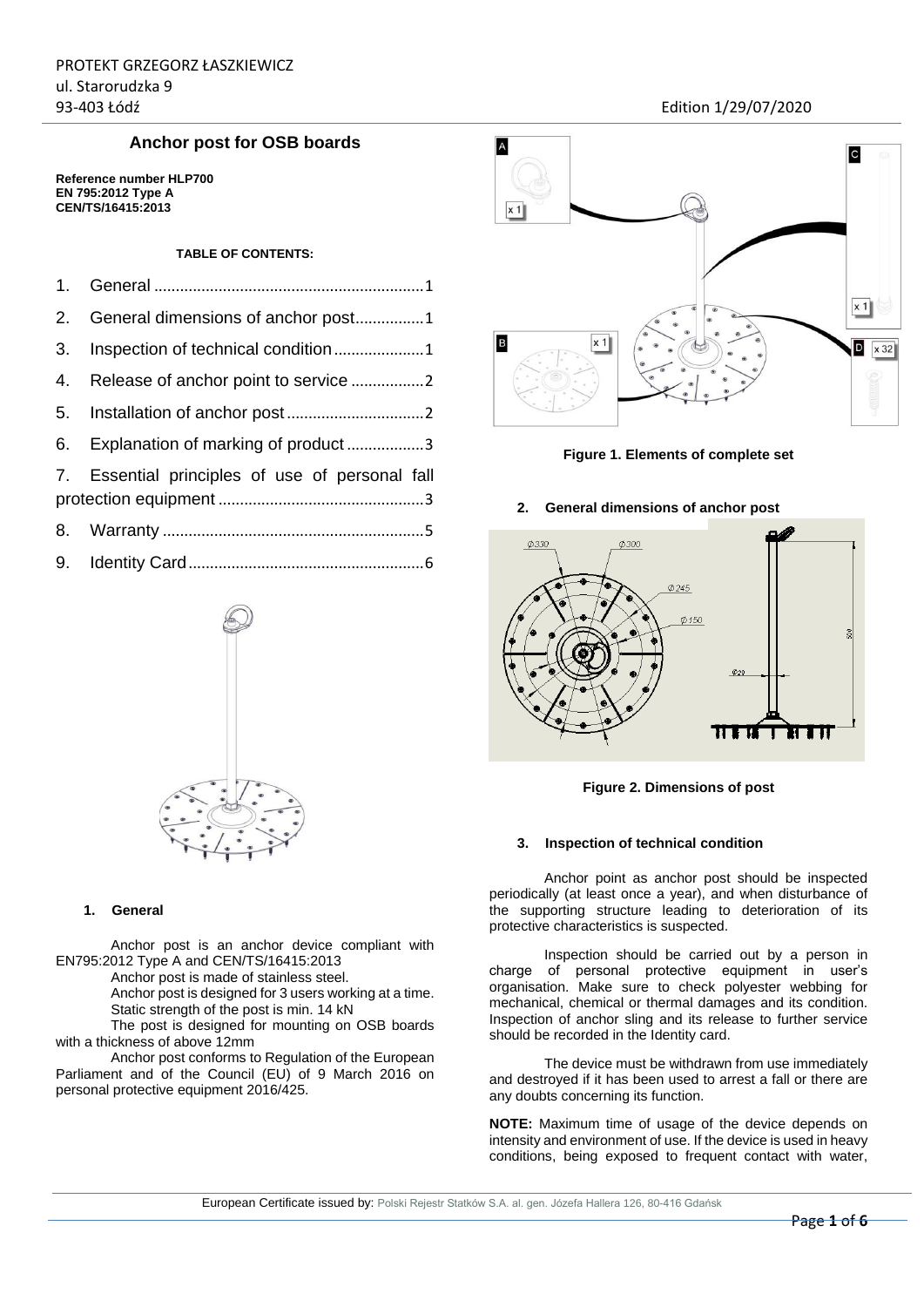to:

sharp edges, corrosive substances, extreme of temperatures, it may be necessary to withdraw the device after only one use.

#### <span id="page-1-0"></span>**4. Release of anchor point to service**

Before the device is used for the first time make sure

- inspect its technical condition by following procedure given in point 3 of the manual
- complete the Identity card with date of first release to service (record should be made by person in charge of personal protective equipment in user's organisation)

Anchor point should be used with relevant personal protective equipment against falls from height conforming to the following standards[Figure 3:](#page-1-2)

| Component of equipment                       | Standard     |
|----------------------------------------------|--------------|
| Personal protective equipment for work       | <b>EN358</b> |
| positioning                                  |              |
| Lanyards                                     | <b>EN354</b> |
| Energy absorbers                             | <b>EN355</b> |
| Retractable type fall arresters              | <b>EN360</b> |
| Guided type fall arresters including a rigid | EN353-2 and  |
| and a flexible anchor line                   | EN353-1      |
| Descender devices for rescue                 | <b>EN341</b> |
| Connectors                                   | EN362        |

<span id="page-1-2"></span>**Figure 3. Chart of compatible standards** 

#### <span id="page-1-1"></span>**5. Installation of anchor post**

- Unpack the anchor point
- Attach plate [B] to bar [C] with nut M16 using torque wrench 24mm by with torque greater than 50Nm



#### **Figure 4. Installation of elements of post**

 Then at the end of the bar with a diameter of 20mm attach swivel point [A].



#### **Figure 5. Installation of anchor point**

- Anchor post when used or stored should not be exposed to the following:
	- Direct contact with flame, sparks or hot objects
	- Contact with solvents, oils and strong acids and bases
- Before installation the device should be stored in a clean place, free from vapours of aggressive substances and in conditions preventing any mechanical damages.
- Please take into account environmental conditions in the place of installation which may cause corrosion of the anchor point and fasteners.
- Follow general rules for use of personal fall<br>protection equipment in accordance with equipment in accordance with EN 795:2012.
- Anchor points should be used in temperature between -30ºC and 50ºC.
- The post is designed for mounting on OSB boards with a thickness greater than 12mm.



#### **Figure 6. Thickness of load-bearing element**

- In all holes of the post, insert fasteners (screws) JT3 ST - 2 - 6.0 x 35 that were used for strength testing of the product.
- Number of fasteners: 32 pieces.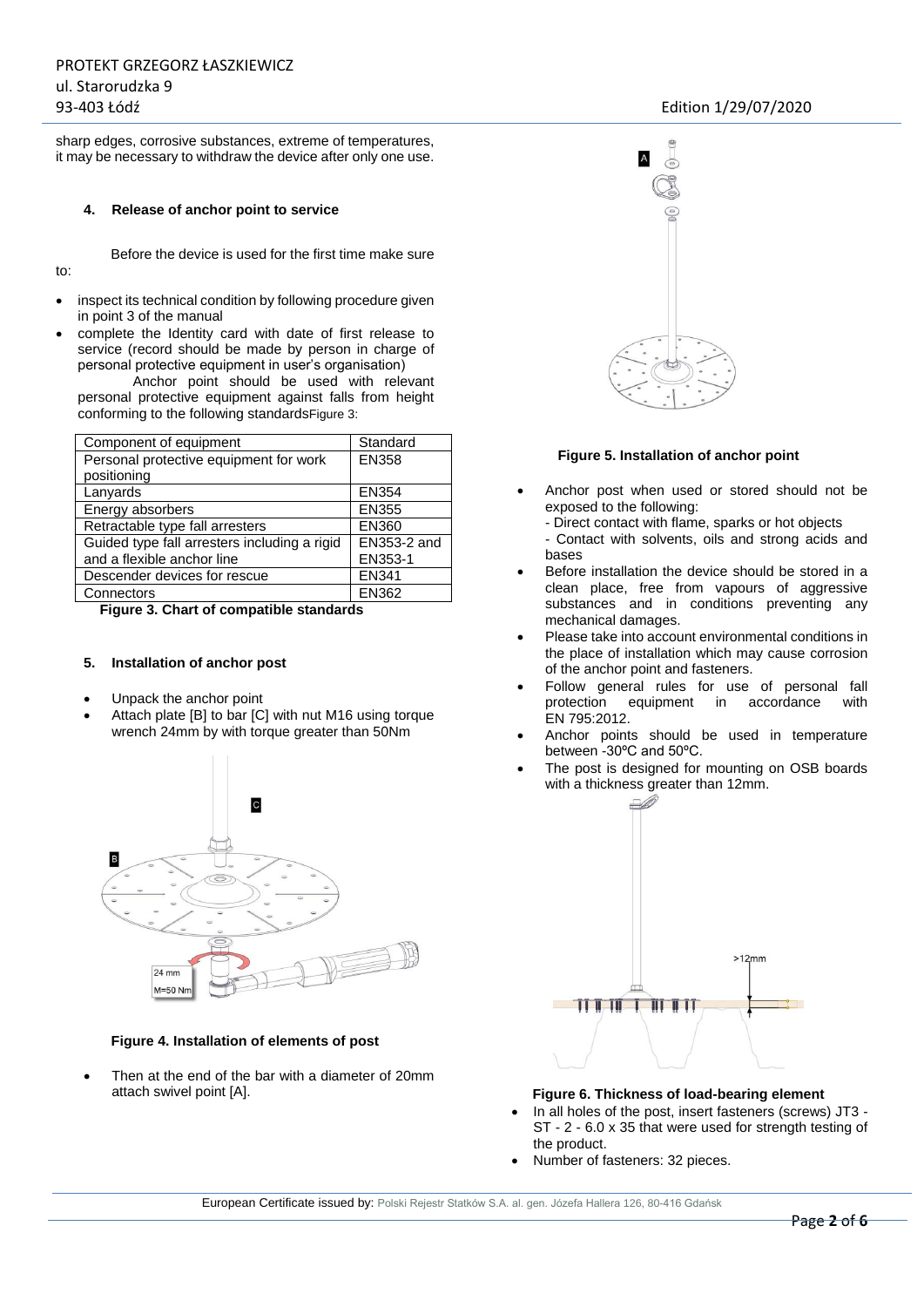

**Figure 7. Installation of post using screws**

To tighten the screws use TORX TX25 attachment



**Figure 8. Size of attachment for tightening of fastener.** 

**,**



#### **Figure 9. Marking of the product**

- a- Manufacturer data
- b- Name of product
- c- Read the manual before use
- d- Date of manufacture
- e- No. of standard
- f- Serial number of product
- <span id="page-2-1"></span>g- Number of simultaneous users of the device.
- **7. Essential principles of use of personal fall protection equipment**
- Anchor device must be used in accordance with instruction manuals of personal fall protection equipment and standards:

EN 361 - for full body harnesses

EN 352-3; EN 355; EN 360 - for fall restraint devices

EN 362 - for connectors

- EN 795 for anchor points
	- personal fall protection equipment should be used only by personnel trained in its use.
	- personal fall protection equipment must not be used by a person with medical condition that could affect the safety of the equipment user in normal and emergency use.
	- prepare a rescue plan to be implemented whenever necessary.
	- it is forbidden to make any alterations or additions to the equipment without prior written consent given by the manufacturer.
	- any repair shall only be carried out by manufacturer of the equipment or his certified representative.
	- personal fall protection equipment shall not be used for any purpose other than intended.
	- personal fall protection equipment provides individual protection and shall be used by one person only.
	- before each use make sure that all parts of fall protection system cooperate correctly. Periodically examine connections and fitting of components of the equipment to prevent any accidental loosening or disconnection.

<span id="page-2-0"></span>**6. Explanation of marking of product**

European Certificate issued by: Polski Rejestr Statków S.A. al. gen. Józefa Hallera 126, 80-416 Gdańsk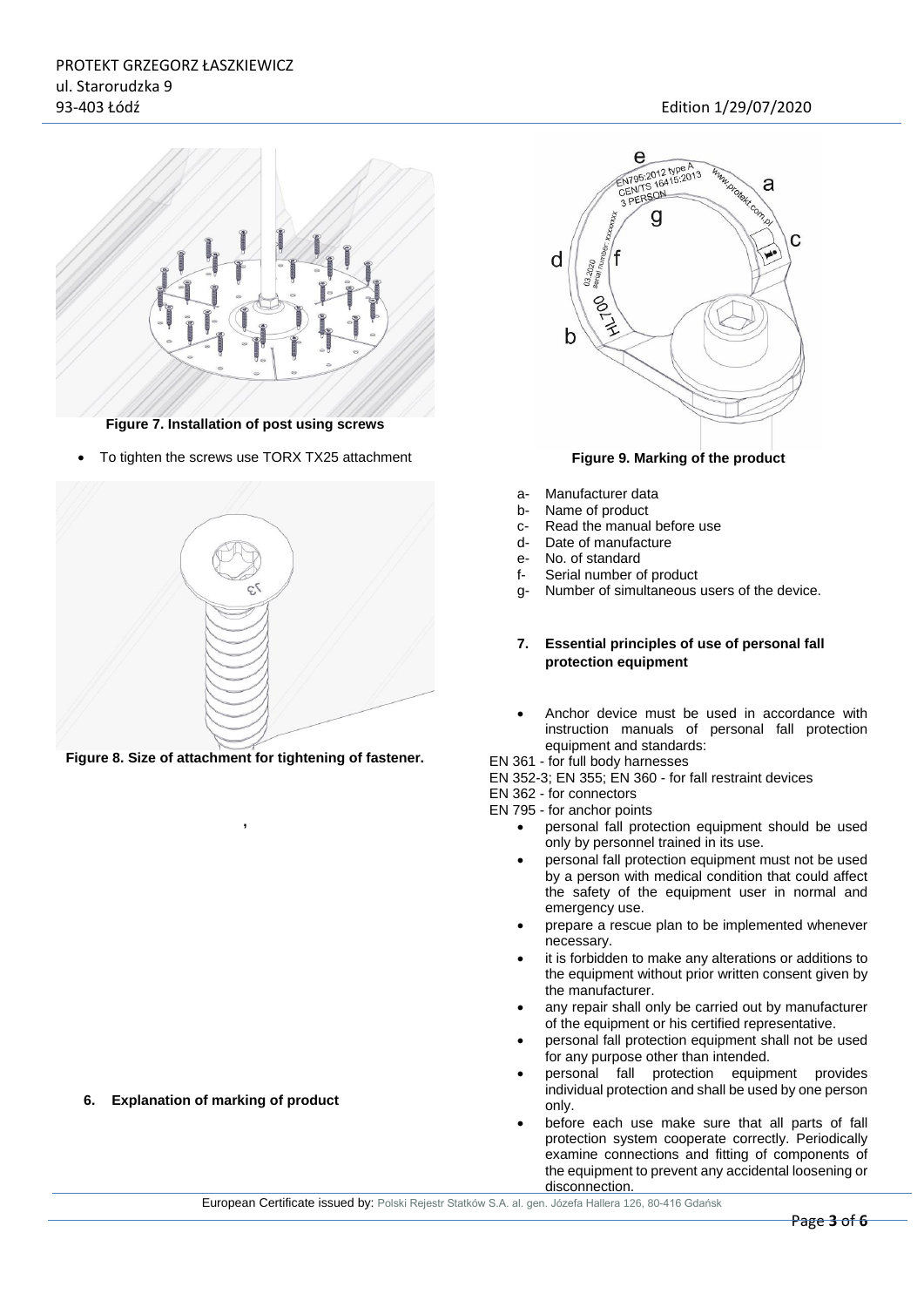- it is forbidden to use a combination of the equipment where function of any one item is affected by, or interferes with the function of any other.
- before each use of personal fall protection equipment, a pre-use check should be carried out to ensure that it is in a serviceable condition and operates correctly.
- in particular, inspect all accessible elements of the equipment for any damages, excessive wear, corrosion, abrasion, cutting or improper function. For individual devices pay particular attention to:
- in full body harnesses and work positioning devices: buckles, regulating elements, attachment points (buckles), webbing, seams, belt loops;
- in energy absorbers: attachment loops, webbing, seams, housing, connectors;
- in lanyards and textile guides: rope, loops, thimbles, connectors, regulating parts, splices;
- in lanyards and steel guides: rope, wires, clamps, loops, thimbles, connectors, regulating parts;
- in retractable type fall arresters: lanyard or webbing, retractor and locking mechanism for proper operation, housing, energy absorber, connectors;
- $\checkmark$  in guided type fall arresters: body, proper guiding, locking mechanism for proper operation, rollers, bolts and rivets, connectors, energy absorber;
- in connectors (snap hooks): load-bearing body, rivets, main pawl, locking mechanism functionality.
- at least once a year, after each 12 months of use, personal fall protection equipment must be withdrawn from use to carry out periodic detailed inspection. Periodic inspection may be carried out by a person who is responsible for periodic inspections in user's organisation and properly trained in this respect. Periodic inspections can be carried out also by manufacturer of the equipment or his authorized representative, or an authorized company. Inspect in detail all accessible elements of the equipment paying attention to any damages, excessive wear, corrosion, abrasion, cutting or incorrect function (see the above item.) In some cases, if the fall protection equipment has a complex design (e.g. fall arresters), periodic inspections can be carried out by manufacturer of the equipment, or his authorized representative only. After the periodic inspection, date of the next inspection should be defined.
- regular periodic inspections are essential in respect of the equipment condition and safety of users which is dependant on functionality and durability of the equipment.
- during periodic inspection it is necessary to check the legibility of all markings on the equipment (identity label of the device).
- all information on fall protection equipment (name, serial no., date of purchase and date of first use, name of user, information on repairs and inspections and withdrawal from use) must be provided in the Identity card of the device. It is responsibility of user's organisation to provide the Identity card and to fill in the required details. The Identity Card should be filled in by a person responsible for protective equipment. It is forbidden to use personal fall protection equipment if the Identity Card is not filled in.
- if the equipment is re-sold outside the original country of destination the reseller must provide instructions for use, for maintenance, for periodic inspection and for repair in language of the country where the product is to be used.
- personal fall protection equipment must be withdrawn from use immediately if any doubts arise in regard of its condition, or proper operation. The equipment must not be used until manufacturer of the equipment carries out a detailed inspection and gives his written consent to use the equipment again.
- personal protection equipment must be withdrawn from use immediately and destroyed if it has been used to arrest a fall.
- full body harness is the only admissible device to be used to support the user's body in personal fall protection equipment.
- in full body harness use only attaching points (buckles, loops) marked with capital letter "A" to attach a fall protection system.
- Anchor point or device of the fall protection equipment should have a stable structure and position so as to prevent a possibility of the load fall and minimize a free fall distance. The equipment's anchor point should be located above the user's work station.
- The shape and construction of the anchor point shall not allow for a self-acting disconnection of the equipment. It is recommended to use certified and marked anchor points of the equipment compliant with PN-EN 795.
- It is obligatory to verify the free space required under the user at workplace before each use of the fall protection system, so that, in case of a fall, there is no collision with the ground or other obstacle in the fall path. The required free space should be determined on basis of the data given in the instruction manual of the equipment to be used.
- Personal fall protection equipment must be transported in a package (e.g.: bag made of moisture-proof textile or foil bag or cases made of steel or plastic) to protect it against damage or moisture.
- Personal fall protection equipment should be cleaned without causing adverse effect on the materials used in the manufacture of the equipment. For textile materials (webbings, ropes) use agents suitable for delicate fabrics. Can be washed in hands or in a washing machine. Rinse thoroughly.
- Wash textile products with water only. If the equipment becomes wet, either when cleaning or in use, allow it to dry naturally, and keep it away from any sources of heat. In metallic products lubricate slightly some mechanical parts (springs, hinges, pawls, etc.) regularly to ensure their better operation.
- Personal fall protection equipment should be stored loosely packed in well-ventilated rooms, protected from direct light, UV degradation, dust, sharp edges, extreme temperatures and aggressive chemical substances.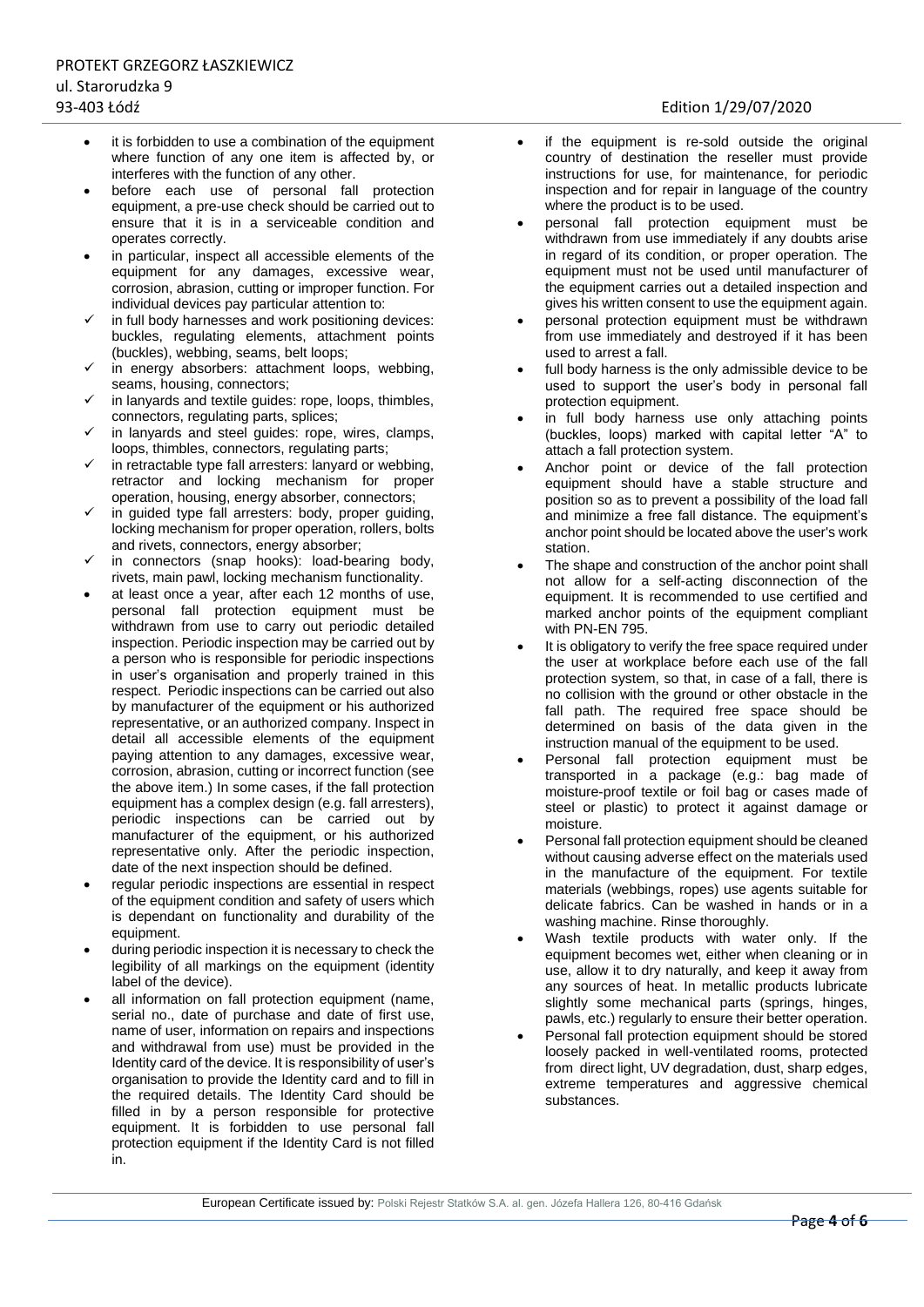#### <span id="page-4-0"></span>**8. Warranty**

The manufacturer grants a warranty for 12 months from the date of purchase of the device. If a defect is found in any part, the warranty and guarantee period for this part is extended by the time of repairs and effective removal of the defect found.

The warranty covers:

- Defects in material,
- Structural defects,
- Anti-corrosion coating defects

According to the requirements of EN 365 an anchor point shall be subject to periodic inspections carried out at least every 12 months. Periodic inspection shall be carried out by a service point authorized by the Manufacturer or a person trained in inspections of such equipment.

A trained person is a person who, based on own specialized education and adequate experience, has sufficient knowledge in installed protective and rescue equipment, and is familiarized with applicable OHS regulations, guidelines and generally acknowledged technical rules to such extent that is able to assess safety of use and correct application of protection devices.

Before each use of the system check whether date of the next inspection is not expired. Do not use the device after this date. Before each use of the system visually check the system for its integrity and technical condition and whether steel cable is tensioned.

If any defect or lack of integrity is found, do not use the point.

If any doubts arise as for the use of the equipment, please contact the manufacturer and never repair the equipment on your own!

A system which has been used to arrest a fall must be withdrawn from use immediately!

The system which has been used to arrest a fall may be admitted for use again after a detailed inspection is carried out by the manufacturer or an authorised service point.

When using the system, pay special attention to risks affecting the protective equipment operation or the user's safety, and in particular to kinks and rope movement on sharp edges, oscillatory falls, electricity, influence of extreme temperatures, equipment damage, adverse environmental factors, chemical substances and contamination.

Neither modify, repair components of the system nor replace them with non-original spare parts.